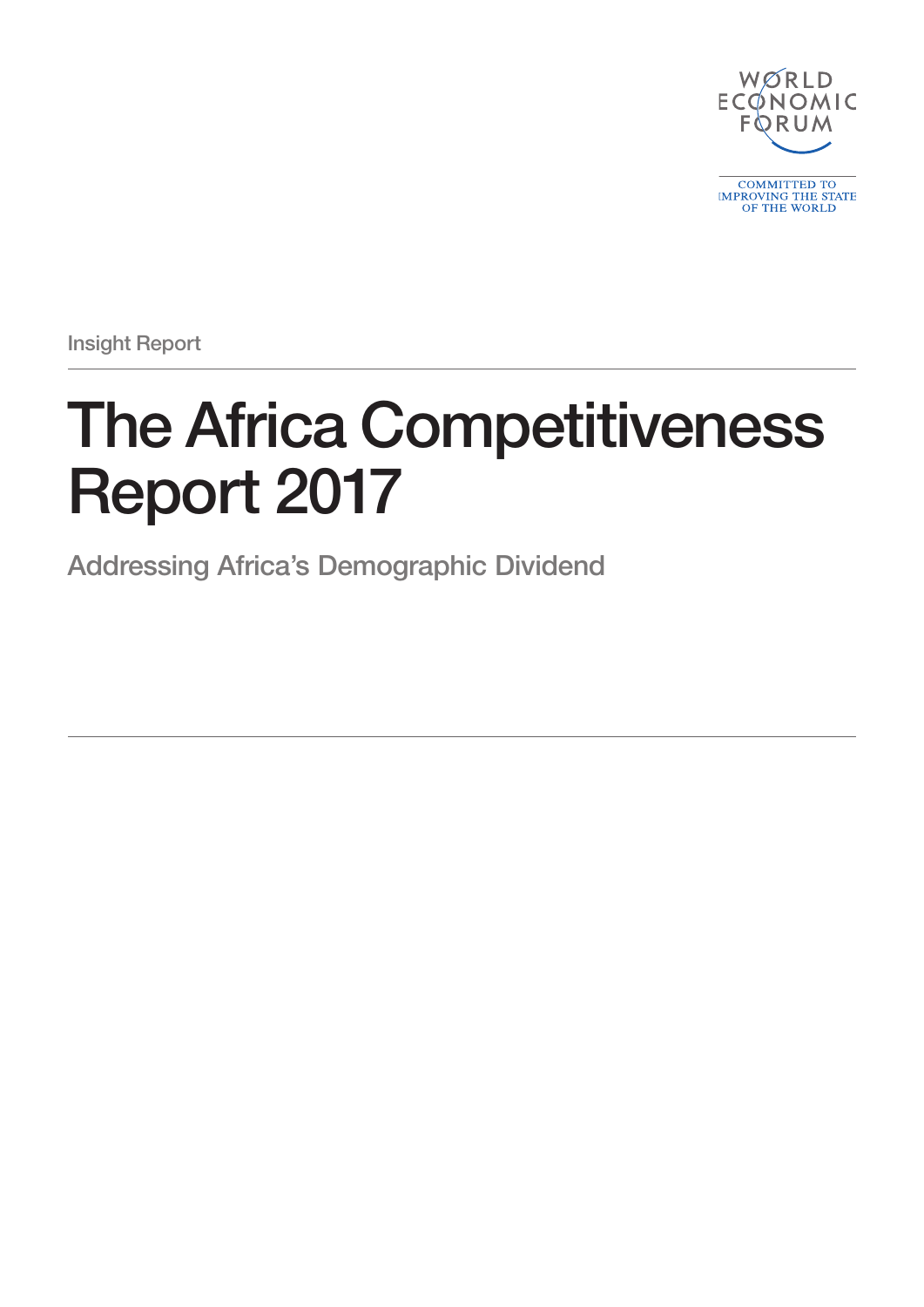*The Africa Competitiveness Report 2017* is a special project within the framework of the World Economic Forum's Global Competitiveness and Risks Team. It is the result of collaboration between the World Economic Forum, the International Bank for Reconstruction and Development/ the World Bank, and the African Development Bank.

Visit *The Africa Competitiveness Report* page at www.weforum.org/acr.

World Economic Forum Geneva

Copyright© 2017

by the World Economic Forum with the support of the International Bank for Reconstruction and Development/ the World Bank and the African Development Bank

All rights reserved. No part of this publication may be reproduced, stored in a retrieval system, or transmitted, in any form or by any means, electronic, mechanical, photocopying, or otherwise without the prior permission of the World Economic Forum.

ISBN-13: 978-1-944835-09-5

This report is printed on paper suitable for recycling and made from fully managed and sustainable forest sources.

Copyediting: Hope Steele Design and layout: Neil Weinberg

#### TERMS OF USE AND DISCLAIMER

*The Africa Competitiveness Report 2017* (herein: "Report") presents information and data that were compiled and/or collected by the World Economic Forum (all information and data referred herein as "Data"). Data in this Report is subject to change without notice.

The terms *country* and *nation* as used in this Report do not in all cases refer to a territorial entity that is a state as understood by international law and practice. The terms cover well-defined, geographically self-contained economic areas that may not be states but for which statistical data are maintained on a separate and independent basis.

Although the World Economic Forum takes every reasonable step to ensure that the Data thus compiled and/or collected is accurately reflected in this Report, the World Economic Forum, its agents, officers, and employees: (i) provide the Data "as is, as available" and without warranty of any kind, either express or implied, including, without limitation, warranties of merchantability, fitness for a particular purpose and noninfringement; (ii) make no representations, express or implied, as to the accuracy of the Data contained in this Report or its suitability for any particular purpose; (iii) accept no liability for any use of the said Data or reliance placed on it, in particular, for any interpretation, decisions, or actions based on the Data in this Report.

Other parties may have ownership interests in some of the Data contained in this Report. The World Economic Forum in no way represents or warrants that it owns or controls all rights in all Data, and the World Economic Forum will not be liable to users for any claims brought against users by third parties in connection with their use of any Data. The World Economic Forum, its agents, officers, and employees do not endorse or in any respect warrant any third-party products or services by virtue of any Data, material, or content referred to or included in this Report.

Users shall not infringe upon the integrity of the Data and in particular shall refrain from any act of alteration of the Data that intentionally affects its nature or accuracy. If the Data is materially transformed by the user, this must be stated explicitly along with the required source citation. For Data compiled by parties other than the World Economic Forum, as specified in the "Technical Notes and Sources" section of this Report, users must refer to these parties' terms of use, in particular concerning the attribution, distribution, and reproduction of the Data. When Data for which the World Economic Forum is the source (herein "World Economic Forum Data"), as specified in the "Technical Notes and Sources" section of this Report, is distributed or reproduced, it must appear accurately and be attributed to the World Economic Forum. This source attribution requirement is attached to any use of Data, whether obtained directly from the World Economic Forum or from a user. Users who make World Economic Forum Data available to other users through any type of distribution or download environment agree to make reasonable efforts to communicate and promote compliance by their end users with these terms.

Users who intend to sell World Economic Forum Data as part of a database or as a standalone product must first obtain the permission from the World Economic Forum (gcp@weforum.org).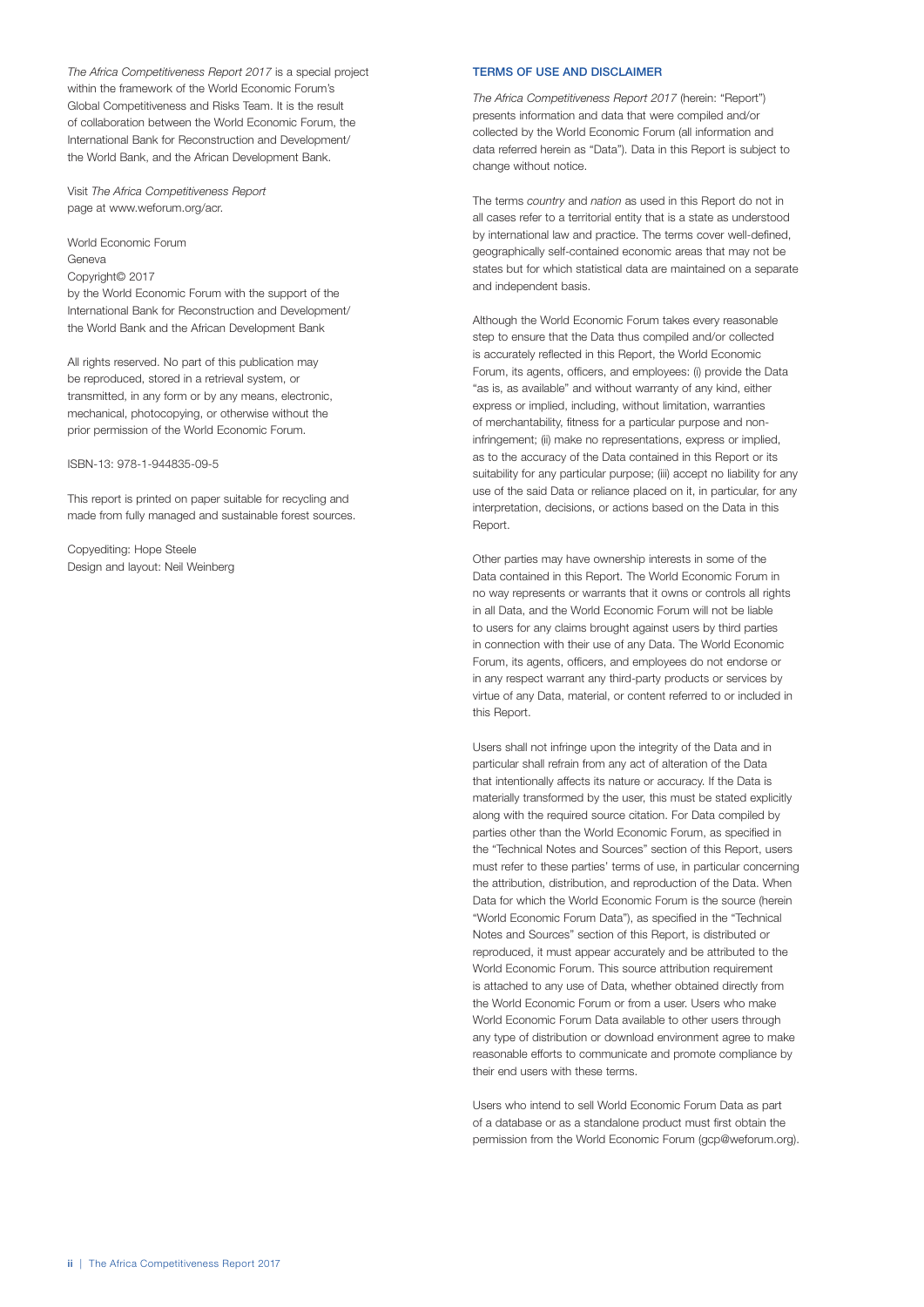# Contents

Preface ...

| by Akinwumi Adesina (African Development Bank), Jim Yong Kim (World Bank Group),<br>and Klaus Schwab (World Economic Forum) |  |
|-----------------------------------------------------------------------------------------------------------------------------|--|
|                                                                                                                             |  |
|                                                                                                                             |  |
|                                                                                                                             |  |
|                                                                                                                             |  |
|                                                                                                                             |  |

## PART 1: ADDRESSING AFRICA'S DEMOGRAPHIC DIVIDEND 1.1 Tracking Progress in Africa's Competitiveness: Removing Obstacles to Reap the Demographic Dividend.......................... 3 by Roberto Crotti and Margareta Drzeniek Hanouz (World Economic Forum), El-hadj M. Bah and Audrey Verdier-Chouchane (African Development Bank), and Barak Hoffman (World Bank) by Barak Hoffman and Jean Michel Marchat (World Bank) by El-hadj M. Bah and Audrey Verdier-Chouchane (African Development Bank) **PART 2: COUNTRY PROFILES**

| A <sub>ba</sub><br>ADOUT THE<br>1.15 |
|--------------------------------------|
|--------------------------------------|

 $\mathbf{v}$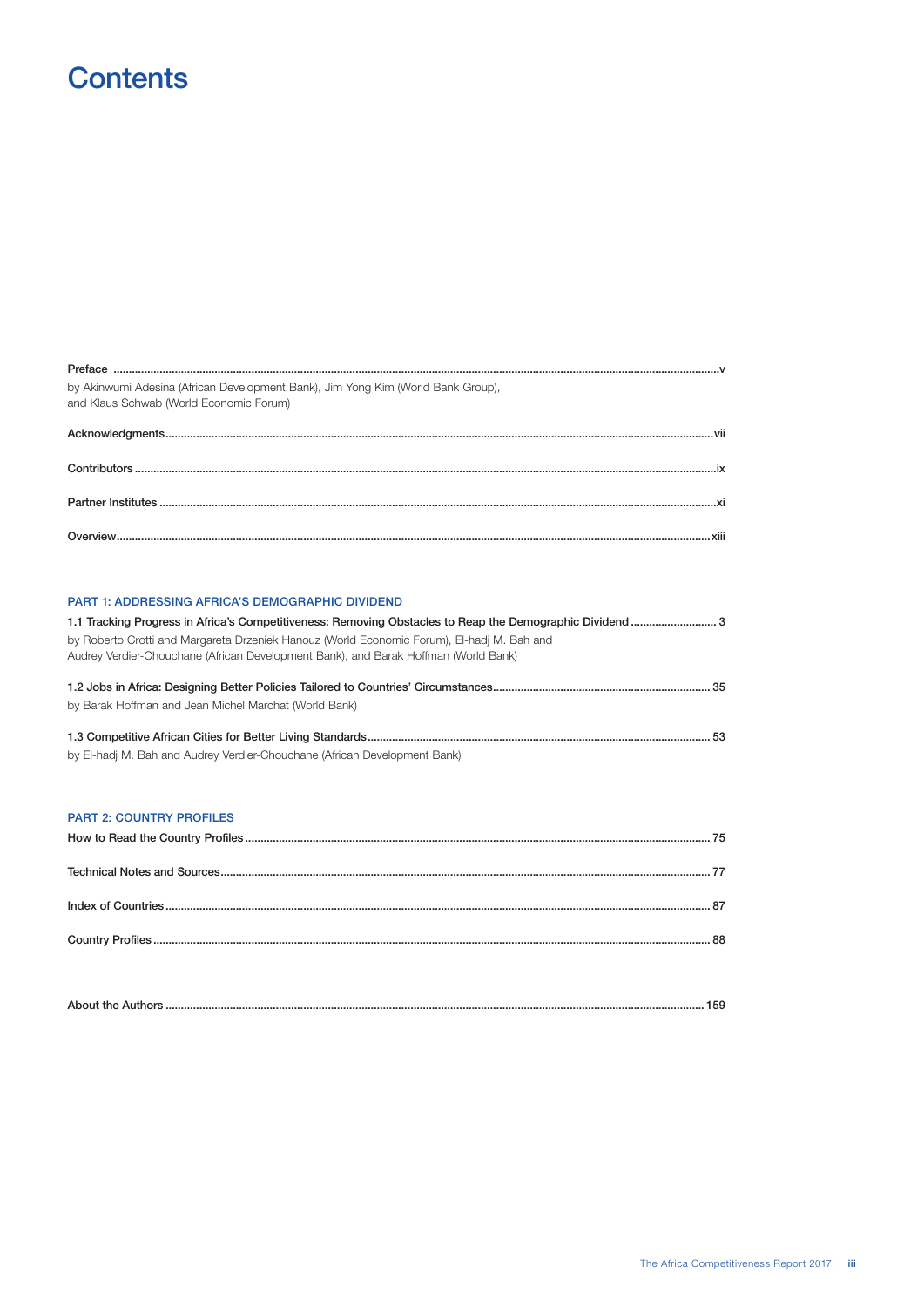# Preface

Akinwumi Adesina President, African Development Bank Group

Jim Yong Kim President, World Bank Group

### Klaus Schwab

Executive Chairman, World Economic Forum

The 2017 edition of *The Africa Competitiveness Report* comes out at a challenging time for the continent. In recent years, growth in several African countries has been subdued after more than a decade of solid expansion. The slowdown is largely due to the protracted low commodity prices as well as the reduced growth in emerging markets such as China, and in advanced economies. However, this situation has also given impetus to reforms and economic diversification. The strong economic performance of a number of African countries demonstrates Africa's resilience and brings optimism about Africa's future growth prospects.

Looking ahead, the continent's young and increasing population presents an unprecedented opportunity to spur rapid development. A growing labor force and a large and emerging consumer market hold the promise of significant growth opportunities. Yet challenges to reaping these potential gains and achieving greater shared prosperity remain. Most economies in the region still need to promote more productive activities that generate quality employment opportunities for their growing populations and contribute to improving the livelihoods of African people. Africa can make this happen, and decisions and actions taken today will determine whether governments and the private sector in the region can meet the growing economic and social aspirations of its population.

Published on a biennial basis, *The Africa Competitiveness Report* highlights areas requiring policy action and investment to ensure that Africa lays a solid foundation for sustained and inclusive growth. The *Report,* which is the result of a longstanding collaboration, leverages the knowledge and expertise of the African Development Bank, the World Bank Group, and the World Economic Forum to present a joint policy vision that can help Africa transform its economies.

By conducting a comprehensive analysis of Africa's most pressing competitiveness challenges, the *Report* discusses the barriers and challenges to putting Africa's economies onto a solid footing and helping them to achieve sustainable, broadbased growth, taking into account rapid demographic changes. Africa's working-age population is expected to soar by 450 million people, or close to 70 percent, by 2035. The *Report* examines how this population growth can either help to achieve broader shared prosperity and improve the livelihood of African people or become a source of fragility, social tension, and economic hardships. It does so by examining the potential of Africa's fast-growing youth population to catalyze economic development through accelerating rates of job creation. It also discusses the potential of cities to transform, strengthen, and diversify Africa's economies by creating more dynamic urban manufacturing and service sectors. The *Report* emphasizes the importance of ensuring that the youth of today and tomorrow possess the skills they need to build vibrant and inclusive economies. It further delivers detailed competitiveness profiles for 35 African countries, and provides a comprehensive summary of the drivers of productivity and competitiveness within the continent.

We hope that this year's *Report* will stimulate discussion among development stakeholders to bring about sustained growth and shared prosperity in Africa. Well-targeted investments in physical and human capital will be key factors that need to be further reinforced by a sound institutional framework and an enabling business environment. Businesses can advocate for reforms that enhance firm productivity and engage in a dialogue with policymakers about the type of reforms required for firms to prosper. Governments can ensure sustained investments in infrastructure, health, and education; provide the legal and regulatory framework for a sound business environment for trade and investment; and, most importantly, ensure that policies and their implementation are consistent across time and national boundaries.

Africa's growing young population offers the prospect of transforming the continent. The analysis in the 2017 *Africa Competitiveness Report* aims to contribute toward seizing this opportunity for Africa's current and future generations.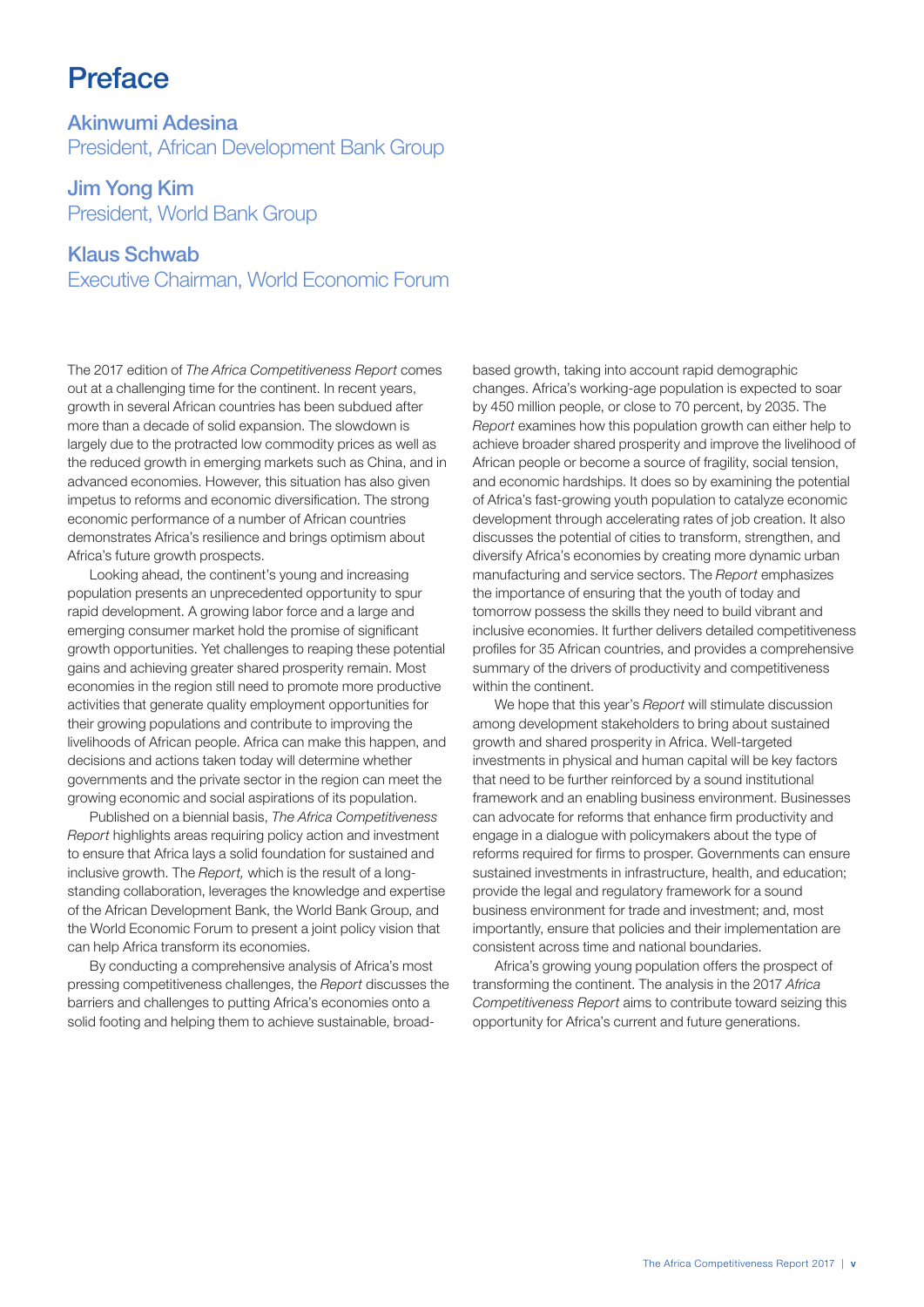# Acknowledgments

*The Africa Competitiveness Report 2017* was prepared by a joint team comprised of Margareta Drzeniek Hanouz, Ciara Browne, Roberto Crotti, and Liana Melchenko from the World Economic Forum; Barak Hoffman and Jean Michel Marchat from the World Bank; and El-hadj M. Bah, and Audrey Verdier-Chouchane from the African Development Bank.

The work was carried out under the general direction of Richard Samans, Managing Director at the World Economic Forum; Anabel Gonzales, Senior Director of Global Trade and Competitiveness Practice; Shantayanan Devarajan, Chief Economist for the Middle East and North Africa Region, and Albert Zeufack, Chief Economist for sub-Saharan Africa at the World Bank; and Abebe Shimeles, Acting Director Macroeconomic Policy, Forecasting and Research Department at the African Development Bank.

We are similarly grateful to all staff from our institutions who have worked so hard to make this joint report possible and who have provided comments at different stages of the report preparation. In particular, we thank Issa Faye, John Anyanwu, and Anthony Simpasa from the African Development Bank for their invaluable guidance and comments; and Anna von Wachenfelt (Consultant) and Zeke Geh (Consultant) for their excellent research assistance. We would like to acknowledge the contribution of colleagues from the Complex of Private

Sector, Infrastructure and Industrialization; the Macroeconomic Policy, Forecasting and Research Department; and the Statistics Department, who have provided comments on the chapter. Administrative assistance was also provided by Eve Kra and Abiana Nelson. Laetitia Yattien-Amiguet and Justin Kabasele proposed high-quality services in designing the cover.

From the World Bank, we thank Najy Benhassine, Shantayanan Devarajan, Anabel Gonzalez, Catherine Masinde, Rashmi Shankar, Klaus Tilmes, and Albert Zeufack for their enthusiastic support of the World Bank's participation in *The Africa Competitiveness Report.* We also thank our peer reviewers: Paul Brenton, César Calderón, Youssouf Kiendrebeogo, and Jacques Morisset for their extremely helpful guidance. We similarly appreciate the inputs and suggestions we received from Jonathan Coony, Lucy Fye, and James Seward. We would like to express our gratitude to Irene Marguerite Nnomo Ayinda-Mah for her invaluable administrative support.

From the World Economic Forum, we thank Silja Baller, Oliver Cann, Piyamit Bing Chomprasob, Gemma Corrigan, Attilio Di Battista, Thierry Geiger, Daniel Gomez Gaviria, Max Hall, Elsie Kanza, Till Leopold, Vanessa Moungar, Patrick McGee, Vesselina Stefanova Ratcheva, Dieynaba Tandian, Huguette Umutoni, Stephanie Verrin, and Saadia Zahidi.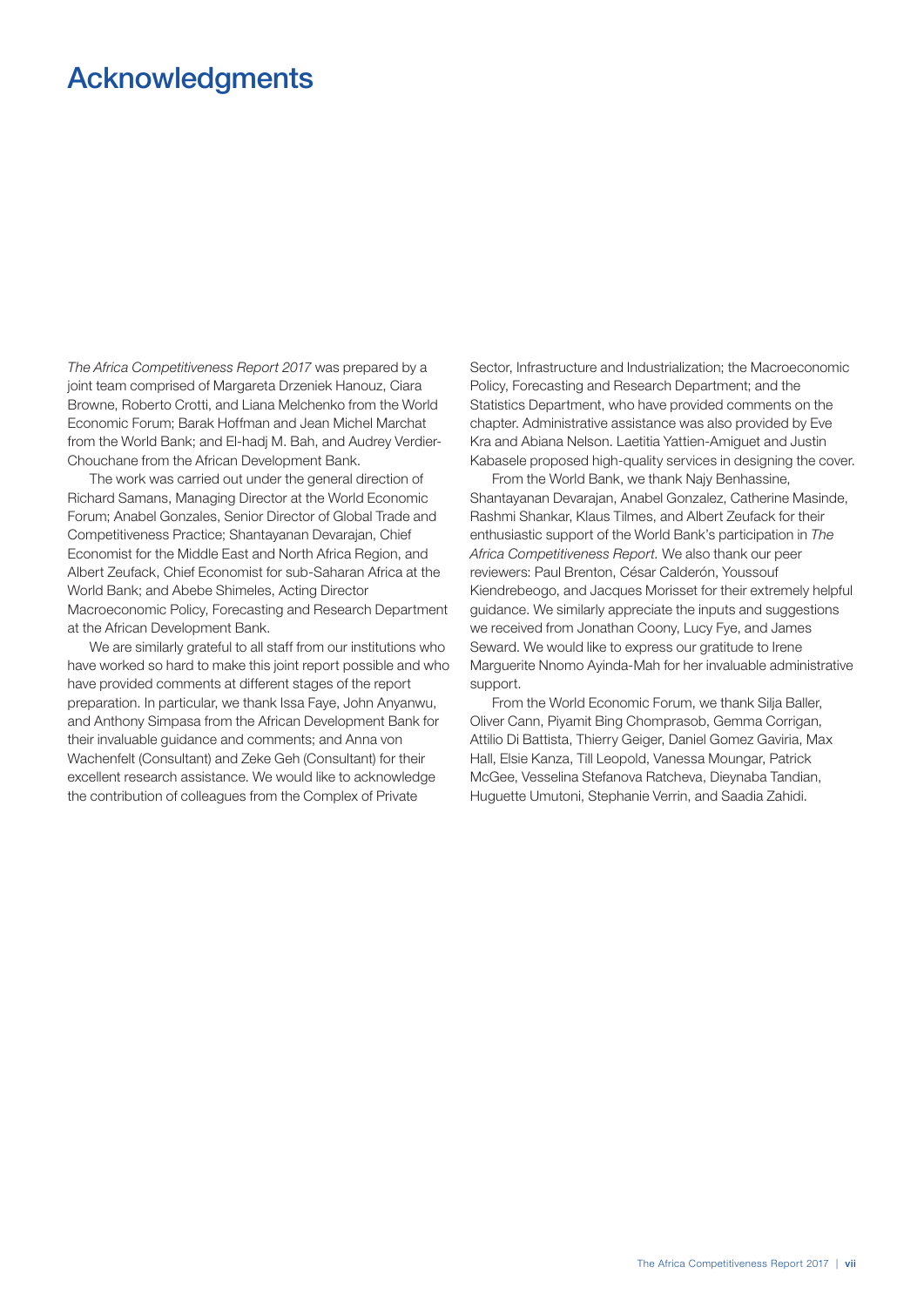# **Contributors**

*The Africa Competitiveness Report 2017* is the result of collaboration between the World Economic Forum, the World Bank, and the African Development Bank.

#### AT THE WORLD ECONOMIC FORUM

Richard Samans Head of the Centre for the Global Agenda, Member of the Managing Board

Margareta Drzeniek Hanouz Head of Global Competitiveness and Risks, Member of the Executive Committee

Ciara Browne Head of Partnerships, Global Competitiveness and Risks

Roberto Crotti Economist, Global Competitiveness and Risks Team

Elsie Kanza Head of Africa, Member of the Executive Committee

Liana Melchenko Acting Head of Partnerships, Economic Growth and Social Inclusion, Global Competitiveness and Risks

#### AT THE WORLD BANK GROUP

Anabel Gonzalez Senior Director, Trade and Competitiveness Global Practice

Klaus Tilmes Director, Trade and Competitiveness Global Practice

Shantayanan Devarajan Chief Economist, Middle East and North Africa Region

Albert Zeufack Chief Economist, Sub-Saharan Africa Region

Jean Michel Marchat Lead Economist, Trade and Competitiveness Global Practice

#### Barak Hoffman

Consultant, Trade and Competitiveness Global Practice

#### AT THE AFRICAN DEVELOPMENT BANK

#### Abebe Shimeles

Acting Director, Macroeconomic Policy, Forecasting and Research Department

#### Issa Faye

Officer in Charge, African Development Institute & Manager, Microeconomic, Institutional & Development Impact Division

John Anyanwu Lead Research Economist, Macroeconomic Policy, Forecasting and Research Department

#### Audrey Verdier-Chouchane

Chief Research Economist, Microeconomic, Institutional & Development Impact Division

### El-hadj Mamadou Bah

Principal Research Economist, Microeconomic, Institutional & Development Impact Division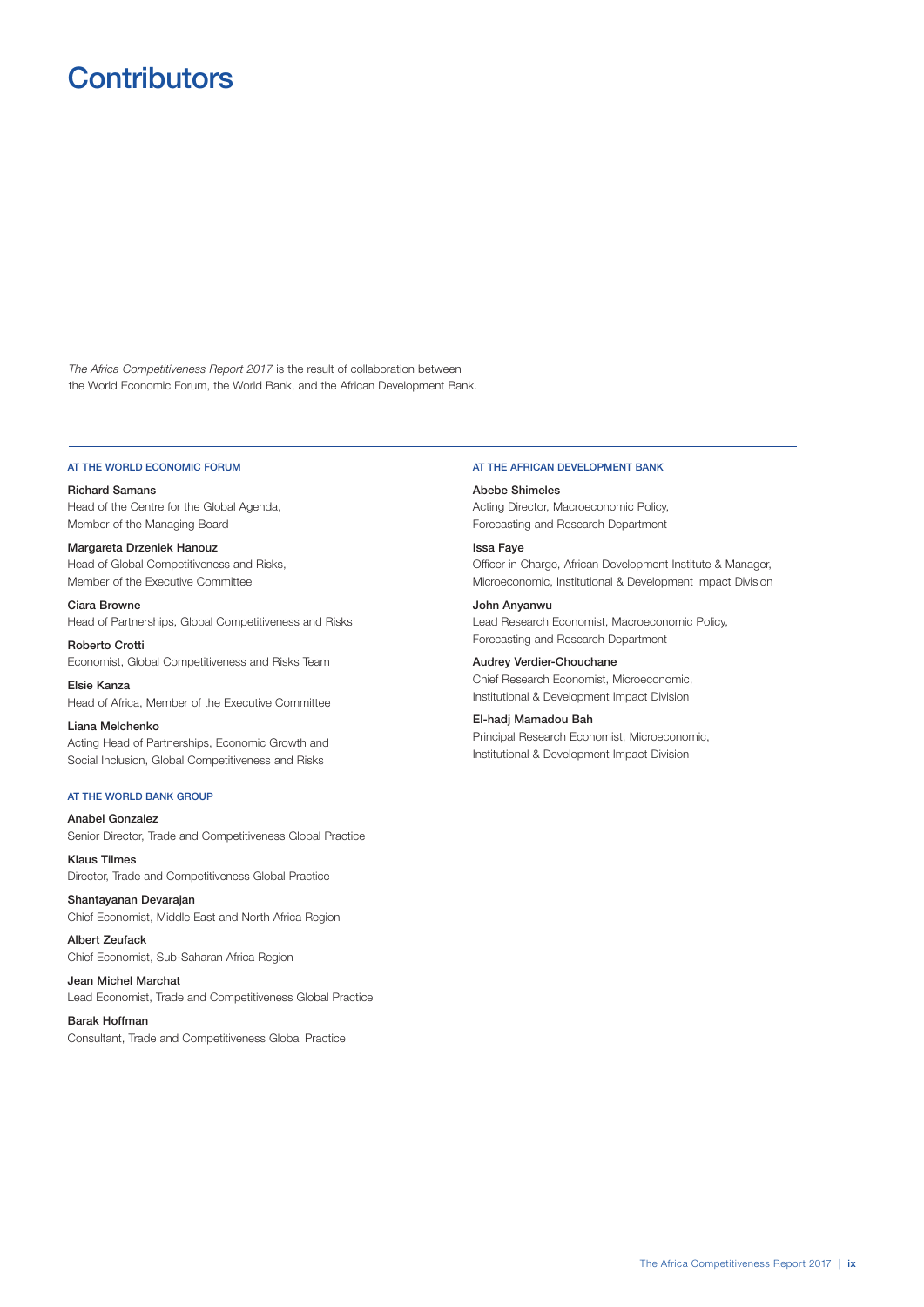# Partner Institutes

The World Economic Forum's Global Competitiveness and Risks Team is pleased to acknowledge and thank the following organizations as valued Partner Institutes, without which the realization of *The Africa Competitiveness Report 2017* would not have been feasible:

#### Algeria

Centre de Recherche en Economie Appliquée pour le Développement (CREAD) Mohamed Yassine Ferfera, Director Khaled Menna, Research Fellow

#### Benin

Institut de Recherche Empirique en Economie Politique (IREEP) Richard Houessou, Research Associate Romaric Samson, Research Assistant Léonard Wantchekon, Director

#### Botswana

Botswana National Productivity Centre Letsogile Batsetswe, Research Consultant and Statistician Baeti Molake, Executive Director Phumzile Thobokwe, Manager, Information and Research Services **Department** 

#### Burundi

Faculty of Economics and Management, Research Centre for Economic and Social Development (CURDES), National University of Burundi Ferdinand Bararuzunza, Director of the Centre Gilbert Niyongabo, Head of Department Léonidas Ndayizeye, Dean of the Faculty

#### Cameroon

Comité de Compétitivité (SELPI) Lucien Sanzouango, Permanent Secretary Guy Yakana, Expert Junior Samuel Znoumsi, Expert Senior

#### Cape Verde

Center for Applied Statistics and Econometrics Research – INOVE Júlio Delgado, Director Jerónimo Freire, Project Manager José Mendes, Chief Executive Officer

#### Chad

Groupe de Recherches Alternatives et de Monitoring du Projet Pétrole-Tchad-Cameroun (GRAMP-TC) Antoine Doudjidingao, Researcher Gilbert Maoundonodii, Director Celine Nénodji Mbaipeur, Programme Officer

#### Congo, Democratic Republic of

Congo-Invest Consulting (CIC) Teza Bila, Managing Director Alphonse Mande, Project Coordinator Daddy Nsiku, Project Coordinator

#### Côte d'Ivoire

Chamber of Commerce and Industry of Côte d'Ivoire Marie-Gabrielle Boka Varlet, General Manager Anzoumane Diabakate, Head of Communication Jean-Rock Kouadio-Kirine, Head of Territories and sustainable development

#### Egypt

The Egyptian Center for Economic Studies (ECES) Abla Abdel Latif, Executive Director and Director of Research Mohsen Adel, Consultant Maye Ehab, Economist

#### Ethiopia

African Institute of Management, Development and Governance Tegegne Teka, Senior ExpertAdugna Girma, Operations Manager

#### Gabon

Confédération Patronale Gabonaise Madeleine E. Berre, President Regis Loussou Kiki, General Secretary Gina Eyama Ondo, Assistant General Secretary

#### Gambia, The

Gambia Economic and Social Development Research Institute (GESDRI) Makaireh A. Njie, Director

#### Ghana

Association of Ghana Industries (AGI) James Asare-Adjei, President John Defor, Senior Policy Officer Seth Twum-Akwaboah, Chief Executive Officer

#### Kenya

Institute for Development Studies, University of Nairobi Paul Kamau, Senior Research Fellow Dorothy McCormick, Research Professor Winnie Mitullah, Director and Associate Research Professor

#### Lesotho

Private Sector Foundation of Lesotho Nthati Mapitsi, Researcher Thabo Qhesi, Chief Executive Officer Kutloano Sello, President, Researcher

#### Madagascar

Centre of Economic Studies, University of Antananarivo Ravelomanana Mamy Raoul, Director Razato Rarijaona Simon, Executive Secretary

#### Malawi

Malawi Confederation of Chambers of Commerce and Industry Hope Chavula, Manager, Head, Public Private Dialogue Chancellor L. Kaferapanjira, Chief Executive Officer

#### Mali

Groupe de Recherche en Economie Appliquée et Théorique (GREAT)

Massa Coulibaly, Executive Director

#### Mauritania

Mauritania Bicom-Service Commercial Oumou El Khairy Youssouf, Administrative Financial Director Ousmane Samb, Technical and Marketing Director Habib Sy, Analyst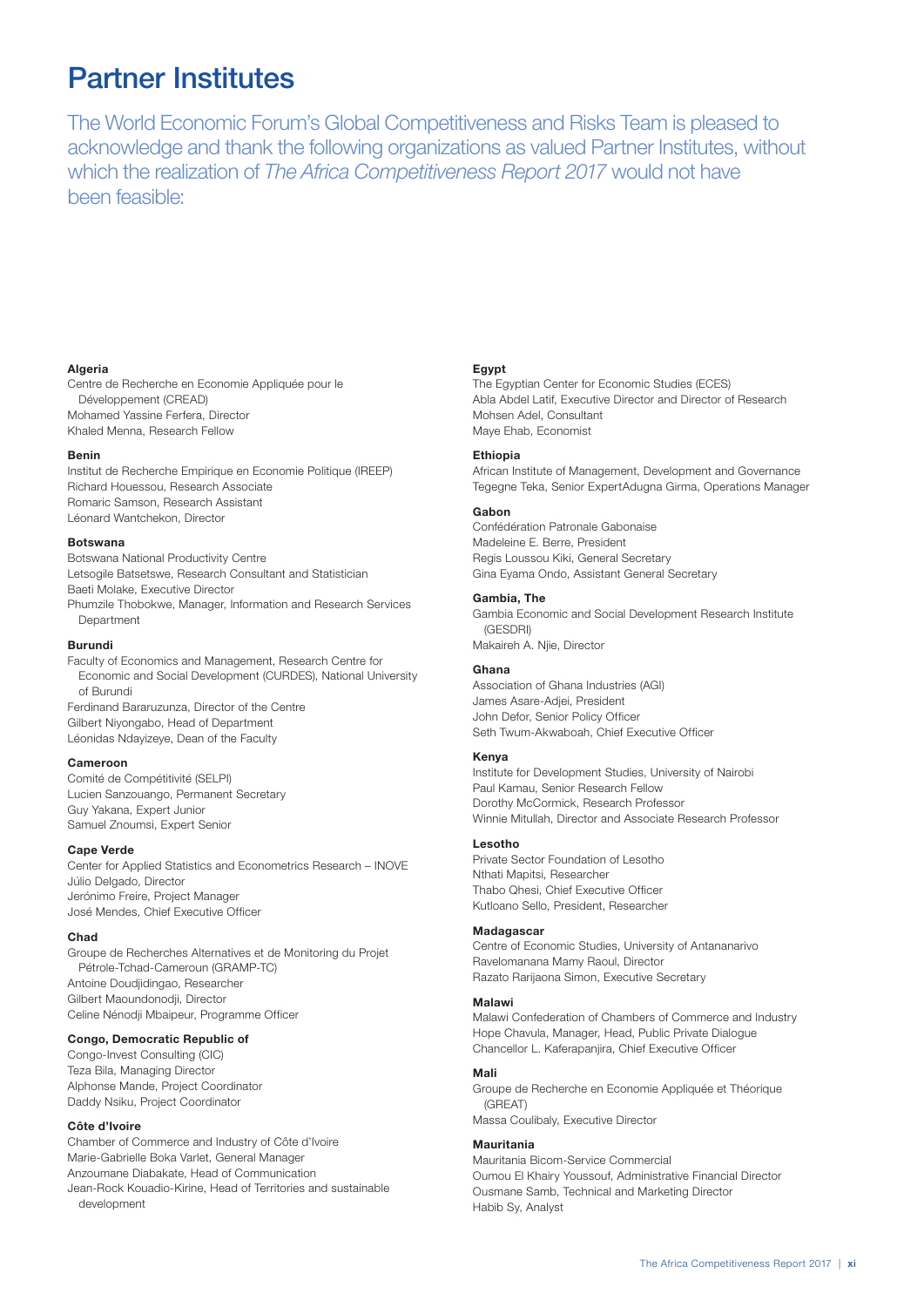#### Partner Institutes

#### Mauritius

Board of Investment, Mauritius Manaesha Fowdar, Investment Executive, Competitiveness Ken Poonoosamy, Managing Director

Business Mauritius Raj Makoond, Director

#### **Morocco**

Confédération Générale des Entreprises du Maroc (CGEM) Meriem Bensalah Cheqroun, President Si Mohamed Elkhatib, Project Head, Commission Climat des Affaires et Partenariat Public Privé Ahmed Rahhou, President, Commission Climat des Affaires et Partenariat Public Privé

#### Mozambique

EconPolicy Research Group, Lda. Peter Coughlin, Director Mwikali Kieti, Project Coordinator

#### Namibia

Institute for Public Policy Research (IPPR) Graham Hopwood, Executive Director Leon Kufa, Research Associate Lizaan van Wyk, Research Associate

#### Nigeria

Nigerian Economic Summit Group (NESG) Olaoye Jaiyeola, Chief Executive Officer Olajiire Onatade-Abati, Research Analyst Wilson Erumebor, Research Analyst

#### Rwanda

Private Sector Federation (PSF) Benjamin Gasamagera, Chairman Fiona Uwera, Head of Research and Policy Analysis

#### **Senegal**

Centre de Recherches Economiques Appliquées (CREA), University of Dakar Ahmadou Aly Mbaye, Director Ndiack Fall, Deputy Director Youssou Camara, Administrative Staff

#### South Africa

Business Leadership South Africa Friede Dowie, General Manager Thero Setiloane, Chief Executive Officer

Business Unity South Africa Khanyisile Kweyama, Chief Executive Officer Olivier Serrao, Director, Economic Policy

#### Tanzania

Policy Research for Development, REPOA Cornel Jahari, Assistant Researcher Blandina Kilama, Senior Researcher Donald Mmari, Executive Director

#### Tunisia

Institut Arabe des Chefs d'Entreprises Ahmed Bouzguenda, President Majdi Hassen, Executive Counsellor

#### Uganda

Kabano Research and Development Centre Robert Apunyo, Program Manager Delius Asiimwe, Executive Director Anna Namboonze, Research Associate

#### Zambia

Institute of Economic and Social Research (INESOR), University of Zambia Patricia Funjika, Research Fellow

Jolly Kamwanga, Senior Research Fellow and Project Coordinator Mubiana Macwan'gi, Director and Professor

#### Zimbabwe

Fulham Economics, Harare A. M. Hawkins, Chairman

### Liberia and Sierra Leone

FJP Development and Management Consultants Omodele R. N. Jones, Chief Executive Officer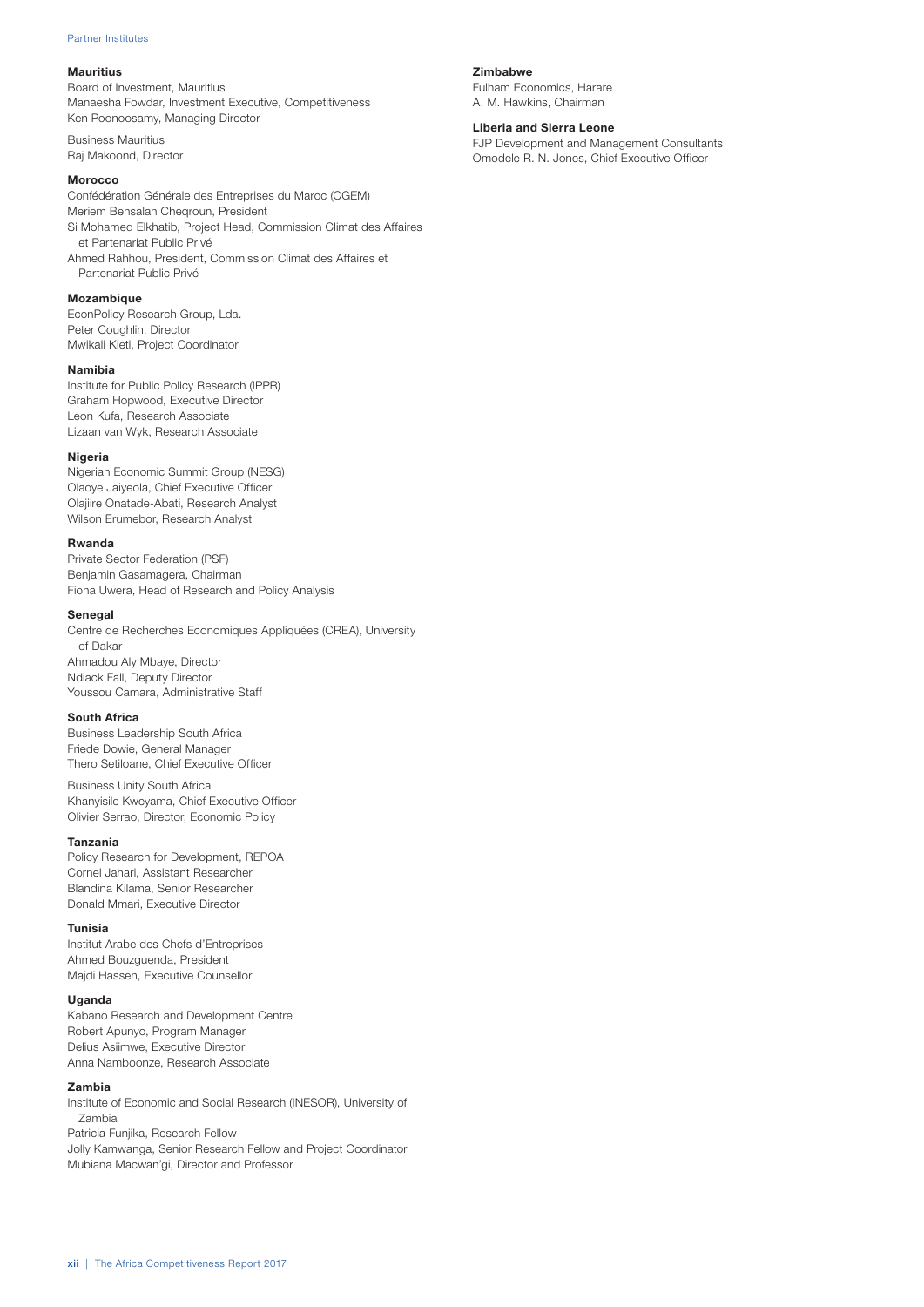# **Overview**

The 2017 edition of *The Africa Competitiveness Report* comes out at a transitional time for the region. Low commodity prices and reduced growth in emerging markets and advanced economies have contributed to slow growth in the majority of African countries, following a decade of sustained GDP growth (above 5 percent).<sup>1</sup> However, slower GDP growth has also given impetus to reforms and economic diversification in some countries. Such reforms continue to be necessary because of the demographic changes the continent is undergoing. Africa is expected to double its population over the next 25 years, and it is the only region in the world where the working-age population is projected to continue expanding beyond 2035.2 Africa is also urbanizing rapidly, and more than half of its population will live in cities over the same period. Such rapid growth of Africa's working-age population has been hailed as a possible boost to regional economic growth. However, there is no teleology leading from population growth to job creation. The incidence of unemployment and underemployment among African youth is high.3 Absent a policy environment that supports rapid job creation, large youth and working-age cohorts can constitute a potential source of social and political vulnerability.

Economists, policymakers, and business leaders largely agree that slow progress in raising competitiveness and productivity are at the heart of the limited ability of African economies to offer better employment opportunities. A significant body of analysis has identified the main bottlenecks to improving these factors. These have also been identified and discussed in previous editions of *The Africa Competitiveness Report.* The 2011 edition focused on how to reinforce managerial skills and higher education, the 2013 edition discussed export diversification, and the 2015 edition examined constraints to structural transformation. This year's *Report* leverages the research and expertise in job creation and urbanization that have been carried out by its partner organizations—the African Development Bank, the World Bank, and the World Economic Forum—to explore what policies need to be implemented to enable Africa to reap its potential demographic dividend.

In this *Report, competitiveness* constitutes the factors, institutions, and policies that determine a country's level of productivity. *Productivity,* in turn, sets the sustainable level and path of prosperity that a country can achieve.

### Tracking Progress in Africa's Competitiveness

Chapter 1.1 provides an update of Africa's competitiveness performance, based on 2015 and 2016 data. This analysis is conducted at both the aggregate and country levels as assessed by the Global Competitiveness Index (GCI). Trends in Africa's competitiveness remain largely stagnant: the overall Africa GCI score is substantially the same as the one reported in 2015 and has only improved by 5 percent since 2008. Most competitiveness challenges highlighted in the *Africa Competitiveness Report* series since its first publication, almost 10 years ago, persist. These include large infrastructure deficits, significant skill mismatches, slow adoption of new technologies, and weak institutions. These factors, in addition to weak financial sector development and low levels of regional trade and integration, emerge as the main bottlenecks that prevent African economies from offering an environment that facilitates better employment and entrepreneurship opportunities to its citizens as well.4

These broad trends notwithstanding, Africa has made significant progress on a number of crucial competitiveness dimensions over the past decade. The positive trends on governance and the business environment, highlighted by the 2015 edition of *The Africa Competitiveness Report,* for the most part, are continuing, especially in areas such as the quality of macroeconomic policy and human capital development. Progress on health and literacy has been particularly remarkable: in a decade, child mortality sharply declined from 83 to 47 percent, and primary school enrollment has grown to above 80 percent. Moreover, a number of countries in Africa are making impressive progress in improving their competitiveness: Côte d'Ivoire, Ethiopia, Rwanda, and Tanzania, for example, have all improved their competitiveness ranking by five places or more since 2015, and their real GDP is forecasted to grow close to or above 7 percent over the next few years. Not surprisingly, these countries are also those that are trying to diversify their economies more, relative to others in the region. Diverging country trajectories reinforce wide regional competitiveness disparities: the most competitive African economy, Mauritius, at 45th globally, is ranked more than 90 places higher than the lowest one, Mauritania, at 137th. Similar patterns are identified across the 12 pillars, looking both at performance level and changes over time.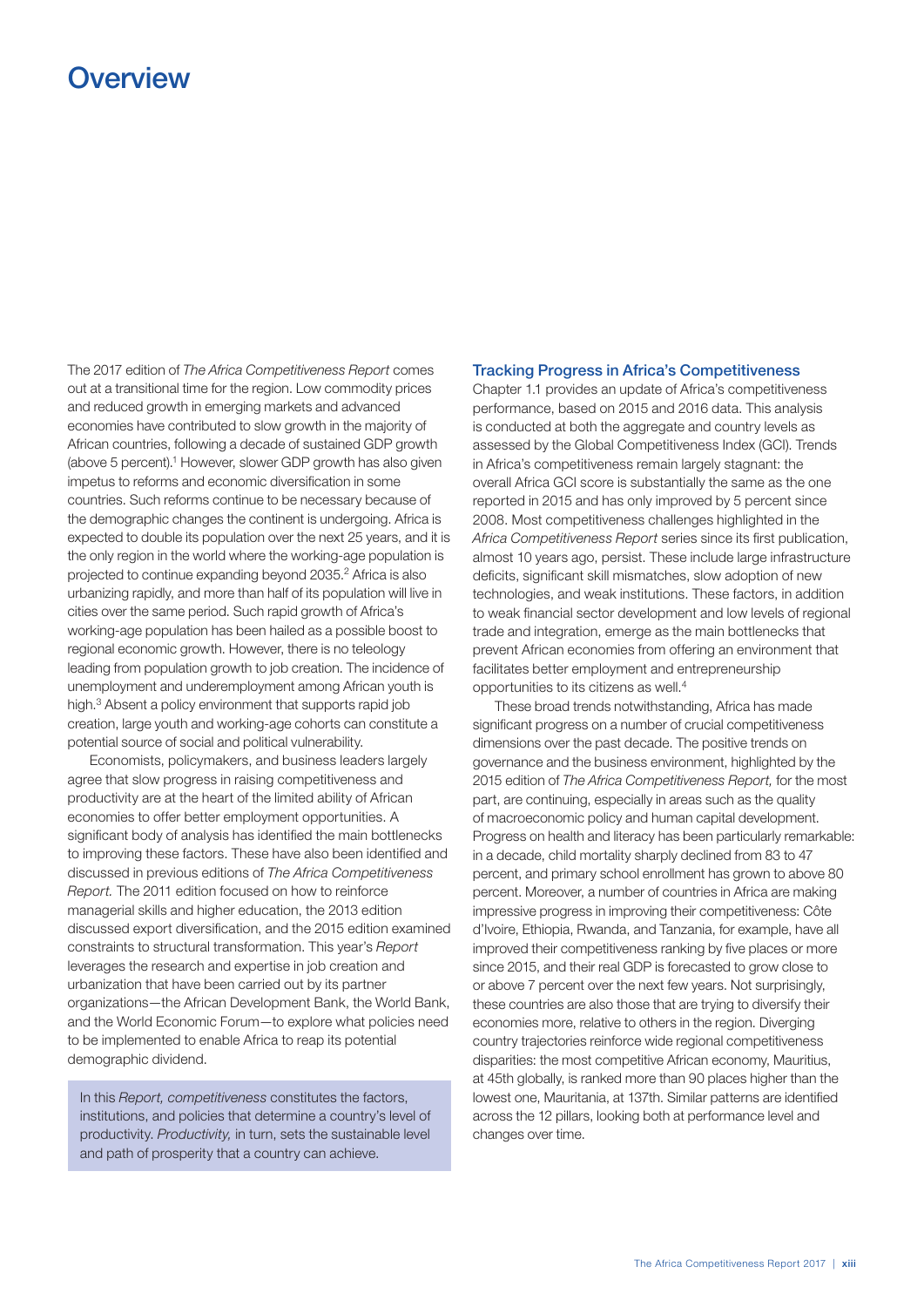### Jobs in Africa: Designing Better Policies Tailored to Countries' Circumstances

The working-age population in Africa is expected to grow by close to 70 percent, or by approximately 450 million people, between 2015 and 2035. If current trends continue, only about 100 million of them can expect to find stable employment opportunities. Countries that are able to enact policies conducive to job creation are likely to reap significant benefits from this rapid population growth. Those that fail to implement such policies are likely to suffer demographic vulnerabilities resulting from large numbers of unemployed and/or underemployed youth.

New research is providing governments in the region with insights into how they can address the coming rise in the working-age populations. African countries will need to find ways to expand aggregate demand for labor and improve supply-side factors at the same time. Beyond the traditional prescriptions—such as stable macroeconomic policy, a supportive investment climate, and improving the quality of human and physical capital—countries can facilitate more rapid and better job creation as well as accelerate the development of their manufacturing sector by implementing policies suited to their specific circumstances. Since almost all new jobs in Africa today are in agriculture and microenterprises, improving the business environment in these sectors is a high priority. Fragile countries can create jobs as well as promote growth and stability through targeted support to vulnerable regions and/or populations. Open trade policies and developing value chain links to extractive sectors are crucial for encouraging diversification and job creation in resource-rich countries. Finally, policies that foster regional trade and integration can be a major source of new jobs as well as improve firm-level productivity and economic competitiveness.

### Competitive African Cities for Better Living Standards

Rapid population growth and urbanization are putting significant pressure on the urban infrastructure of African cities. The demographic transition, characterized by the youth bulge, requires sharp increases in job creation and infrastructure, including affordable housing in urban centers. For cities to play their role as poles of economic growth and providers of quality jobs, they need to become more competitive. This chapter focuses on the constraints and opportunities for creating competitive African cities and eventually improving the living standards of urban dwellers. In other words, it focuses on policy options for improving the livelihood of African people in a context of population and urban growth and highly resonate with the African Development Bank's High 5s.<sup>5</sup>

Comparing African cities along several indicators of economic progress—namely population dynamics, income and growth performance, employment, and the costs of housing and utilities—reveals interesting findings. For instance, over 2000–16, cities in economies dominated by natural resources experienced very fast growth in per capita GDP, yet they were less successful in improving households' disposable incomes. In addition, high employment growth has not necessarily translated into higher household disposable income, indicating a slow growth in wages and/or a fast increase in the number of households. A number of cities witnessed an explosion of slums and large housing backlogs that not only undermines household welfare but also increases matching costs between employers and employees and hinders labor productivity. The negative effects of housing shortages are compounded by

shortages of other urban infrastructure such as electricity, transport networks, and water and sewerage systems. A key factor contributing to those shortages is the outdated and inadequate urban plans that fail to take into account the social, political, economic, and environmental contexts of urban development in Africa.

Beyond the standard recommendations to reduce the infrastructure deficit; improve the business environment though better institutions, governance, and regulatory frameworks; and increase the availability of skills, this chapter makes three specific recommendations to improve competitiveness of African cities. First, governments or city officials need to update their cities' urban plans to reflect local realities. Second, investment in housing construction is critical to reduce the large housing backlogs in various cities and improve the lives of urban dwellers. Finally, creating special economic zones can be an effective tool to jump start manufacturing, increase exports, and create jobs. However, strategic planning with special attention to comparative advantage and linkages with the rest of the economy is necessary for achieving the potential benefits of industrial parks.

### The need for faster policy implementation

Echoing the recommendations from the series of consultations that culminated with the "Competitiveness Action Agenda",<sup>6</sup> following the launch of the 2015 *Africa Competitiveness Report,* the main roadblocks for Africa's economic development remain slow progress in improving education quality, building infrastructure (especially in cities), adopting new technologies, deepening capital markets, and accelerating the rate of structural change.

All these factors, however, require long processes to be modified and will manifest their impact only many years from now, while the need to offer better opportunities to the large and growing cohorts of young African people is imminent. Therefore, this *Report* reinforces the urgency of starting the reform process right away to ensure better prospects for the next generation.

More efforts and emphasis should be put on policy implementation, rather than policy definition, to circumvent one of the main weaknesses of Africa's development programs. Strengthening institutions is therefore a necessary precondition to enable faster and incisive policy implementation and to spark private-sector action. Despite progress that has been made in some countries, the average quality of public and private institutions remains low and represents an overarching hindrance to the implementation of reforms. More specifically, as discussed in Chapter 1.2, development programs in Africa in general, and particularly in fragile and conflict-affected states, take a long time to be executed. Against this backdrop, better public and private institutions as well as coordination and dialogue is needed to speed up the reform process.

In addition, the *Report* provides some specific short-term policies recommendations.

First, it proposes adopting sector-specific policies to increase labor demand. Chapters 1.2 and 1.3 emphasize the need to focus on labor-intensive sectors, such as agribusiness and construction, in order to speed up job creation. With improved access to finance, stronger linkages and coordination among actors in their value chains, and training, these sectors have the potential to create a large number of skilled and unskilled jobs. Agribusiness development also will help accelerate the growth of Africa's manufacturing sector.